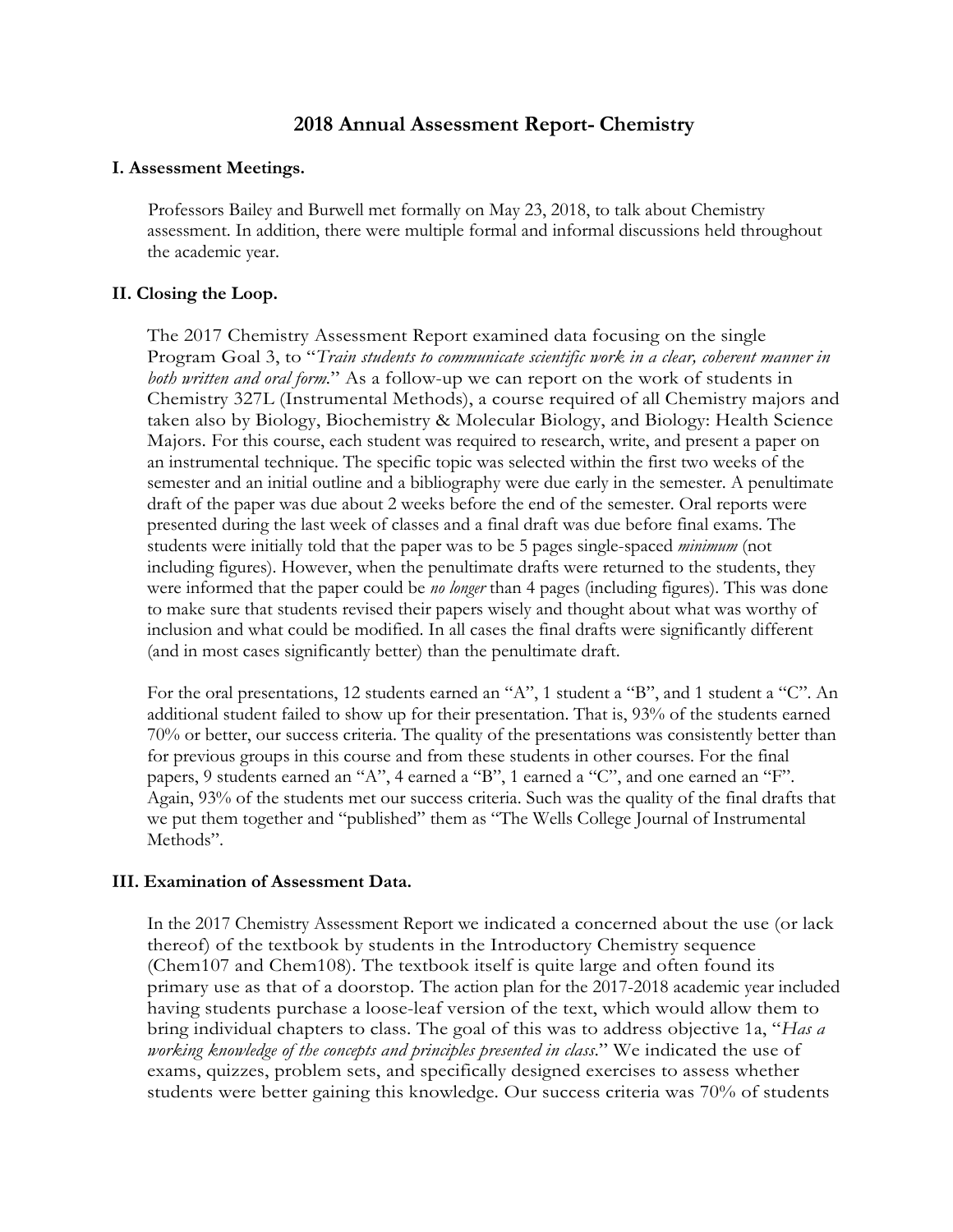scoring at or above the C level. In addition to the loose-leaf textbook, the student's syllabus included for each class period specific readings from the textbook to be completed prior to each respective class meeting. In addition, specific questions from the end of chapter exercises were assigned to be done following each class period.

| TABLE 1.           | Chemistry 107L |            | Chemistry 108L |             |
|--------------------|----------------|------------|----------------|-------------|
|                    | Fall 2016      | Fall 2017  | Spring 2017    | Spring 2018 |
|                    | $(n=41)$       | $(n=37)$   | $(n=32)$       | $(n=25)$    |
| <b>TEXTBOOK</b>    | Hard Cover     | Loose-Leaf | Hard Cover     | Loose-Leaf  |
| <b>QUIZES</b>      |                |            |                |             |
| Average/10         | 7.2            | 7.1        | no quizzes     | 8.0         |
| $\%$ C or better   | $64.9\%$       | 73.2%      | given          | 84.0%       |
| <b>HOMEWORK</b>    |                |            |                |             |
| Average/10         | 9.2            | 9.2        | 8.8            | 8.9         |
| $\%$ C or better   | 91.9%          | 87.9%      | 96.8           | 96.0        |
| <b>EXAMS</b>       |                |            |                |             |
| Average / 100      | 64.4           | 60.6       | 69.5           | 67.5        |
| $\%$ C or better   | $43.2\%$       | $41.5\%$   | 43.8%          | 52.0%       |
| <b>FINAL GRADE</b> |                |            |                |             |
| Average/100        | 80.0           | 73.8       | 80.6           | 80.2        |
| $\%$ C or better   | 83.8%          | 75.6%      | 89.2%          | 87.0%       |

Table 1 includes data collected from the General Chemistry course (Chem 107L) from Fall 2016 (hardcover book) and Fall 2017 (loose-leaf book), and from the Chemical Analysis course (Chem 108L) from Spring 2017 (hardcover book) and Spring 2018 (loose-leaf book). For each category (Quizzes, Homework, Exams, and Final Grade) the average student grade for all of that type of assignment is given, followed by the percentage of students whose average grade was above 70%, our success criteria. The syllabus indicated that Quizzes might be given during any course meeting and so the number and nature of the set of quizzes may be different for each semester; in fact, in Spring 2017 no quizzes were given. Homework was based on the OWL (Online Webbased Learning) system provided by Cengage, the textbook publisher; 26-28 assignments were given each semester. Exams were written by the faculty member; two were given during the fall semester (mid-term and final) and three during the spring semester. The Final Grades for the course are based on the quizzes, exams, and homework examined here, plus lab grades and other work.

As can be seen, the success criteria was met in all areas except exams, although some improvement is seen in Spring 2018. There was an improvement in the success criteria for quizzes between Fall 2016 and Fall 2017, but other than that the introduction of the loose-leaf textbook did not appear to have a significant impact on student success. However, we did encounter several "snags" in fully implementing the plan.

First, we had planned to develop specific exercises which would have required students to utilize the textbook in class. In an attempt to not "reinvent the wheel," we spoke to several different individuals at Cengage Learning and asked them about pre-existing exercises designed to get students more involved in the textbook itself. In each case